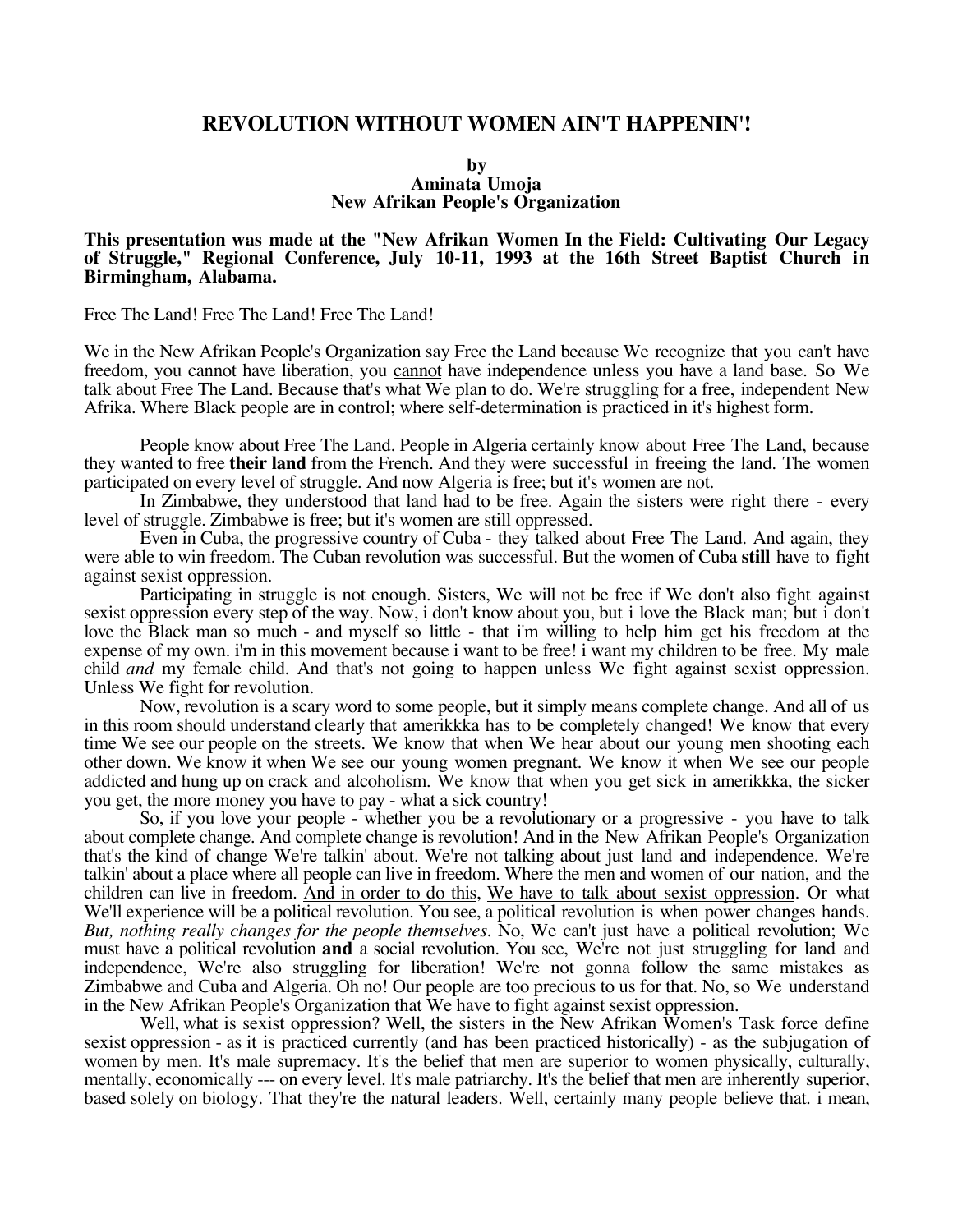the bible says "women be subservient to your husbands." The Q'uran says something similar. And how you gon' argue with God? How you gon' argue with Allah? This is sexist oppression.

You see, We have an intimate, **intimate** relationship with sexist oppression; because it is the first form of oppression We learn. We learn it from our mommas and daddys. We learn it at home. We learn it before We even find out about racism. We learn it before We even find out about classism. We learn that "the father is the head of the household," then come momma, then come the children. Some of you might be sayin' "huh, she's only talking about two-parent households." Even in a single parent household, you hear women talkin' 'bout, "You wait 'til i tell your Uncle Joe! You wait 'til i tell you grandfather - he's gonna deal with you!" You even hear sisters who are heading their households say to their male children, "You are the **man** of the house." Indicating that in some way, he is more special - more unique. And he is special and unique, **but so is his sister!**

We have an intimate relationship with sexist oppression. And because of that, it is difficult for us to get rid of it. Because it requires us to reject a part of our culture. But isn't that what We do? As revolutionaries? Isn't that why you're here today? Because you're trying to find out how you can promote the liberation of our people? Isn't that why many sisters stop pressing their hair? Isn't that why many of us drop 'Joy' and 'Van' and 'Bob', and take on 'Aminata' and 'Safiya' and 'Chokwe' and 'Akinyele'? Isn't that why We practice Kwanzaa? Because We're trying to rid ourselves of the negative aspects of our culture. As We struggle toward freedom. We're trying to develop a culture that's a liberating culture. A culture that will bring hope to the hopelessness. A culture that will push us forward. To Freedom! Not one that will maintain our oppression. That's what We're supposed to do - as revolutionaries.

Well, this requires a new perception of the world, doesn't it? Not the perception that you were taught, and i was taught in the amerikkkan system, but a new perception. One that's based on afrocentrism. One that's based on a history of resistance. One that's based on the fact that We are oppressed. You see, once you get this new perception, you start gettin' excited. Because then you can figure things out! You start beginning to realize that our people are not inherently ignorant. That our people are not inherently lazy. You're able to combat some of the discussions you hear in our community.

From my understanding, there's been a lot of talk about mass work - about dealing with the masses. When We talk to our people, what kinds of things do We hear? We hear things like, "Niggers ain't gon' ever do anything." We hear things like, "You know the Koreans can come over here, the Japanese can come over here, these other folks come over here and they develop their own businesses -- Black people ain't never gon' get it together! Why can't We do that?" But once you understand what your place is in the world, once you understand that you have been oppressed, and there is an oppressor; once you understand that you have been raped and We are trying to be healed of that victimization, then you start seeing things more clearly. And you understand that We have a self-hatred thing going on. The sister talked earlier about the competitiveness at the business place -- that ain't nothin' but self-hatred! When We talk about, "She's too light; She's too dark," that ain't nothin' but self-hatred.

We're able to identify those things, and you know - once you can identify a problem, then you can go about solving the problem. Our perception of the world has to be different - and with that difference, you study. With that difference, you continuously analyze your life - every aspect - from the way you worship God, to what you call yourself, to the way you dress.

Well, as nationalists, We've been pretty successful with that - oh yes. We're into studying; We are into analyzing; We're into re-evaluating our positions. And We've grown. We've grown tremendously. But when it comes to the area of sexist oppression, We've failed. We haven't studied that much. We just started having the kind of dialogue that you've experienced today on a serious level.

Well, why is that? Why is it that We've failed when it came to sexist oppression? Well, i believe that there are a couple of reasons, and of course i'm gonna share them with you. One is that We've been taught to think in terms of things as a *hierarchy*. This is a western way of thinking. We're taught to think in terms of things as "what comes first?, what comes second?, what comes third?" And then, We were taught (as young Black women growing up in the struggle) that the race, that "the nation must come first." Well see that's a joke, 'cause really what they talkin' about is the Black man, right? Because if you talkin' about the **nation**, then certainly it fits that We should fight against sexism, because We're half of the nation! We're more than half of the nation! But naw, We bought into that. We bought into supporting "the Black man"; to our own detriment, We bought into that.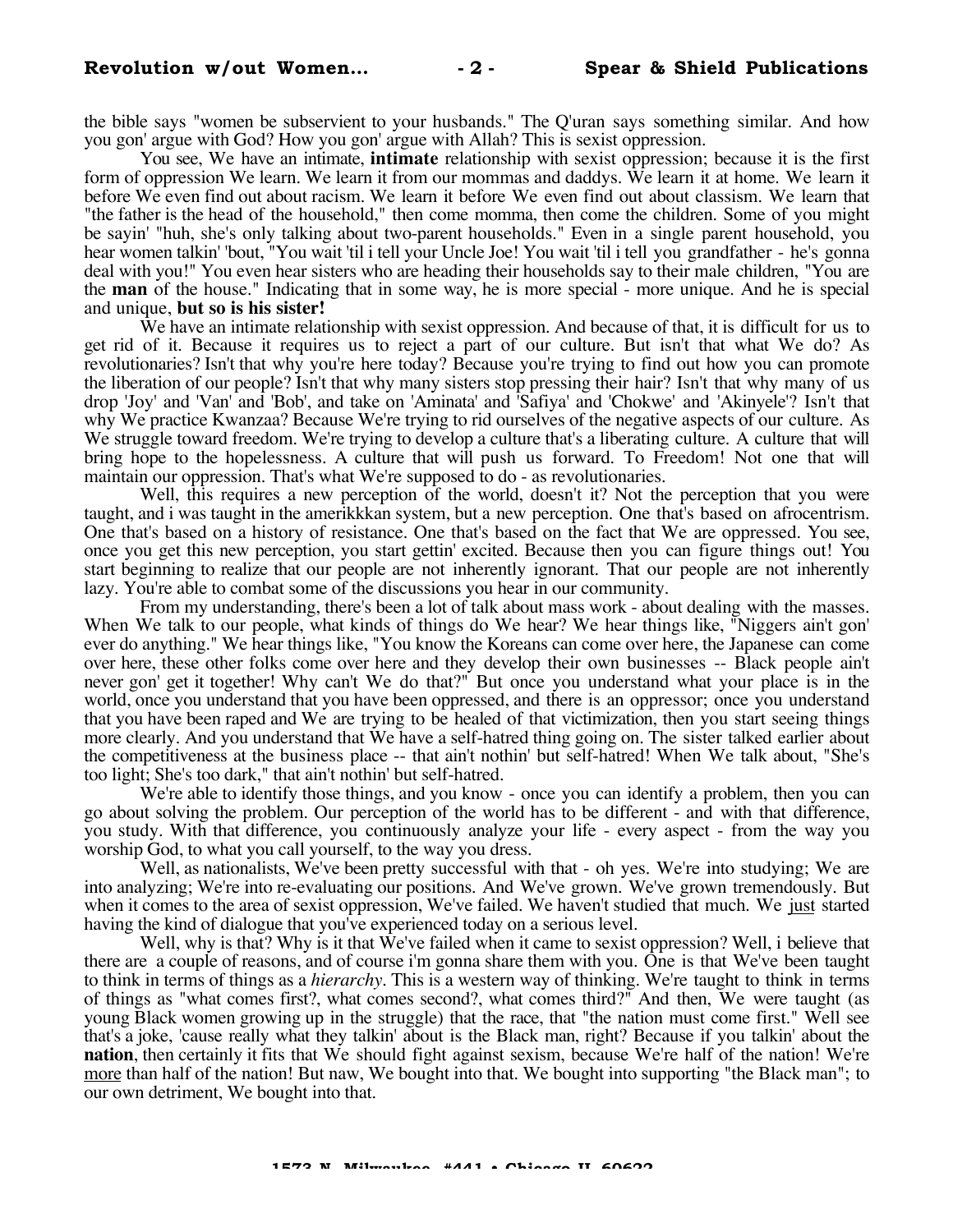i think another reason why We failed - in terms of really dealing with sexist oppression - is We were taught that "that was the white woman's thang; sistas don't deal with that. That's the white woman's thang!" And see, that was easy to buy into. Because white women *were* doing it (for white women!) they weren't doing it for us. Certainly We were turned off by white women, because they were middle class white women; struggling to be a part of our oppression. Struggling for "equal rights"; not struggling for a revolution, not struggling for a total difference in society. They were just struggling to put their foot on our necks too!

So, We couldn't deal with white women.

We also didn't trust white women because We know that they grew from our disasters. When the COINTELPRO was attacking us, when the government was attacking Black organizations, white women continued to grow. So We had a mistrust for them - a mistrust that was based in history. They have always been very clear: that Black people don't really mean anything to them. Unless it's to expedite their own cause. And We were clear about that.

The third reason why i think that We didn't deal with white women, or feminism at that particular time (and even now), is because many of them have an extreme dislike for men. And that turned us off that they would actually resent men - at least that's what We were taught in the sixties.

And if none of that worked - if you didn't go for the hierarchy and you didn't go for the white woman's position (feminism) - well there was always name calling, wasn't there? There was always name calling, and that would get you, right? "You're a ballbreaker," "you a castrater," "you must be a lesbian." So, what did We do, sisters? What did We do? We kinda put our own needs to the side. **But the truth is (sister Efia mentioned it earlier) that white women don't have any hold on fighting against sexism!** Black women have been fighting against sexism for at least one hundred years (and that's just based on my narrow base of knowledge)! From my few studies, i know We've been practicing anti-sexism for at least one hundred years.

Sister Mary Chad, in 1880 organized the *Colored Women's Progressive Association*. It's job was not just to work for race; it's job was also to push forth women's issues. "Consistent with the Black women's concerns, the clubs were not organized for race work alone," Josephine St. Pierre Ruffin said, "But for work along the lines that make for women's progress." This was a hundred years ago! Sisters were talkin' about "We have to fight for our people, but We must also fight for our rights" - one hundred years ago.

i'm gonna tell you a little about how the clubs grew strong. Sister Ida B. Wells is partly responsible for that. You know, Ida B. Wells was a famous journalist during that time, and she did a lot of anti-lynching work. She would write down whenever people were lynched. Well, during this period in 1893, a brother named Henry Smith was accused of raping a five-year old little white girl. Well, as you can imagine, the white community was in a rage. So they decided to close the schools; and have a picnic. The men and women and children all came to see Henry Smith, first tortured with hot irons and then burned to death. And then, after the brother was burned, they scrambled to the site of the fire to pick his bones, his buttons, and his teeth off the ground - to take them home for souvenirs. Well, Great Britain heard about this incident, and they could not believe how inhumane it was. So, they asked Sister Ida B. Wells - this is a hundred years ago - to come to Great Britain, and talk about the tragedy. And Ida B. Wells did. And Great Britain couldn't believe it! They couldn't believe that kind of thing went on in the united states. So they said, "what about your liberal white people?!? What about people like Francis Willard?" You see, Francis Willard was supposed to be progressive - she was the president of the Women's Temperance Union (temperance means that she was fighting to stop alcohol). Ida B. Wells said, "Well, Francis has been kind of quiet on the issue. As a matter of fact, Francis has kind of added fuel to the fire. She's saying that 'Black people hang out at the bars all the time. Black men are getting plenty drunk; and white women and children are in danger!'" Well, Francis Willard just happened to be in England at the time. And was very upset that Ida B. Wells was saying these things; and basically called her out and said, "You lying on me Ida B. Wells!" And Ida B. Wells said, "Well, if i'm lying, name one Black woman that's in your organization of women!" Francis couldn't say a thing. So, what happened? Well, you know amerika was very concerned about how she looked to England. So Ida B. Wells was actually successful in stopping some of those lynchings - they didn't stop altogether - but they decreased *tremendously*.